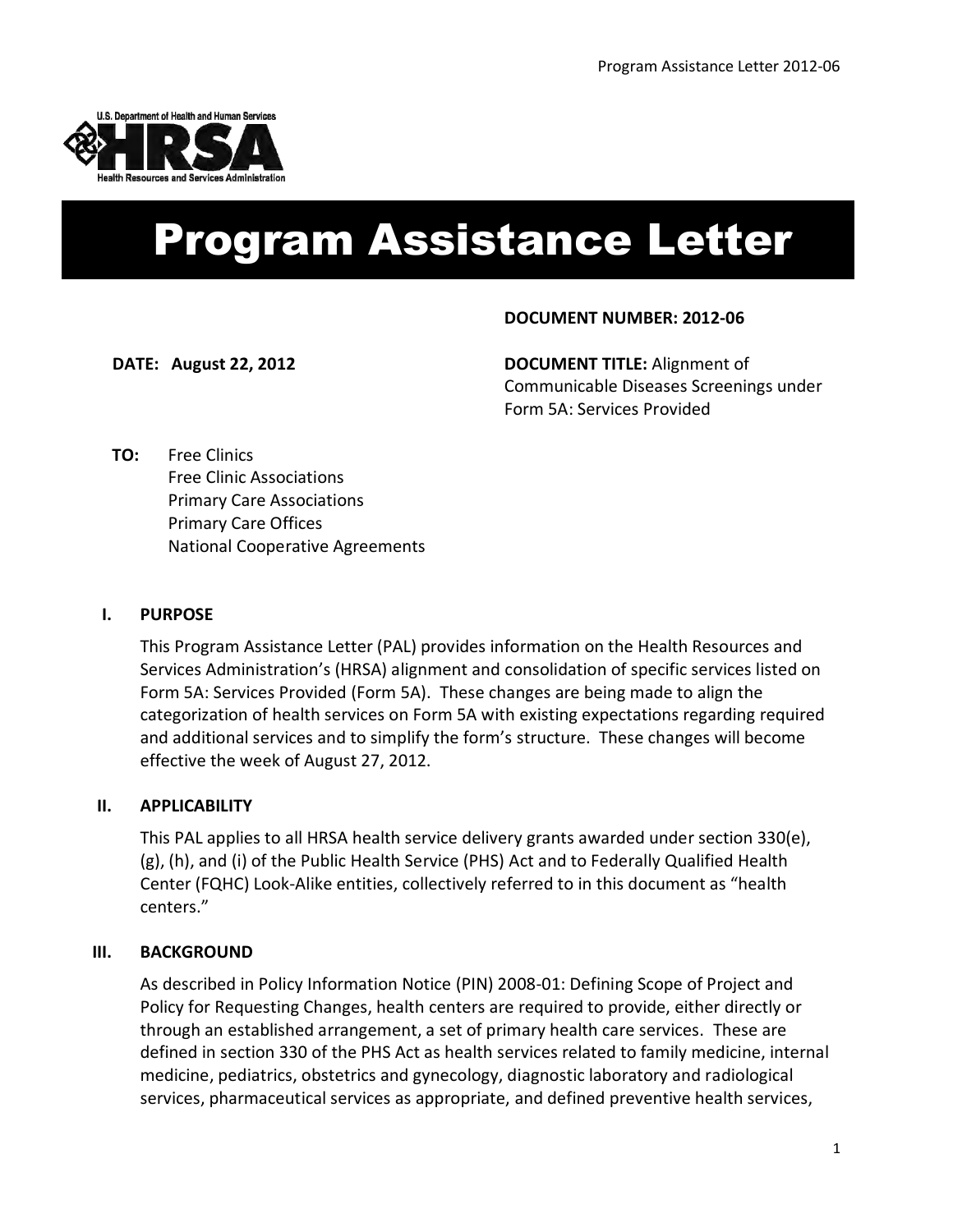including screenings for communicable diseases. For the complete list of required services, see section 330(b)(1)(A) of the PHS Act.

Health centers may also provide "additional health services" defined as "services that are not included as required primary health services and that are appropriate to meet the needs of the population served by the health center…" (Section 330(b)(2) of the PHS Act). The specific amount and level of required and additional services will vary by health center based on a number of factors including, among others, the population served, demonstrated unmet need in the community, provider staffing, collaborative arrangements and/or licensing requirements.

Further, both required and additional services provided by a health center and the service delivery method by which they are provided must be documented on the health center's Form 5 A: Services Provided. The list of required and additional services and their service delivery methods currently in the approved scope of project of the health center should be reviewed for accuracy and completeness at least annually, ideally during the health center's annual application or progress report submission, and should be updated as needed via the Change in Scope module in the HRSA Electronic Handbooks (EHB) system. The health center may "self-update" certain changes to a health center's scope and certain changes require HRSA's prior review and approval before the health center's scope can be changed. The process for making these changes is further described once the health center accesses the Change in Scope module in EHB; refer to the "CIS II Submission User Guide" in the "Help" section of the module.

## **IV. OVERVIEW OF CHANGES TO FORM 5A: SERVICES PROVIDED**

Per section 330(b)(I)(A), all health centers are required to provide screenings for communicable diseases either directly or through established arrangements. In order to align the listing of services on Form 5A with this requirement and remove any instances of duplication, HRSA is consolidating relevant service categories on Form 5A for all health centers. Specifically, under "Required Services," the category of "Screenings – Communicable Disease" will now encompass communicable disease-specific screenings previously indicated as "Additional Services." The disease-specific screenings that are being removed from "Additional Services" and consolidated under "Screenings – Communicable Diseases" are "HIV Testing" and "Hepatitis C Screening".

Health centers do not need to take any action regarding this change. HRSA has reviewed the Form 5A presentation for all health centers and will systematically update each form as appropriate (i.e., if a health center had previously noted the provision of "HIV Testing" and/or "Hepatitis C Screening" via one or more modes of service delivery, those modes will be correspondingly updated under "Screenings – Communicable Diseases"). HRSA will complete this systematic update for all health centers by the week of August 27, 2012. Each health center will receive an EHB notification once HRSA completes the update to the health center's form.